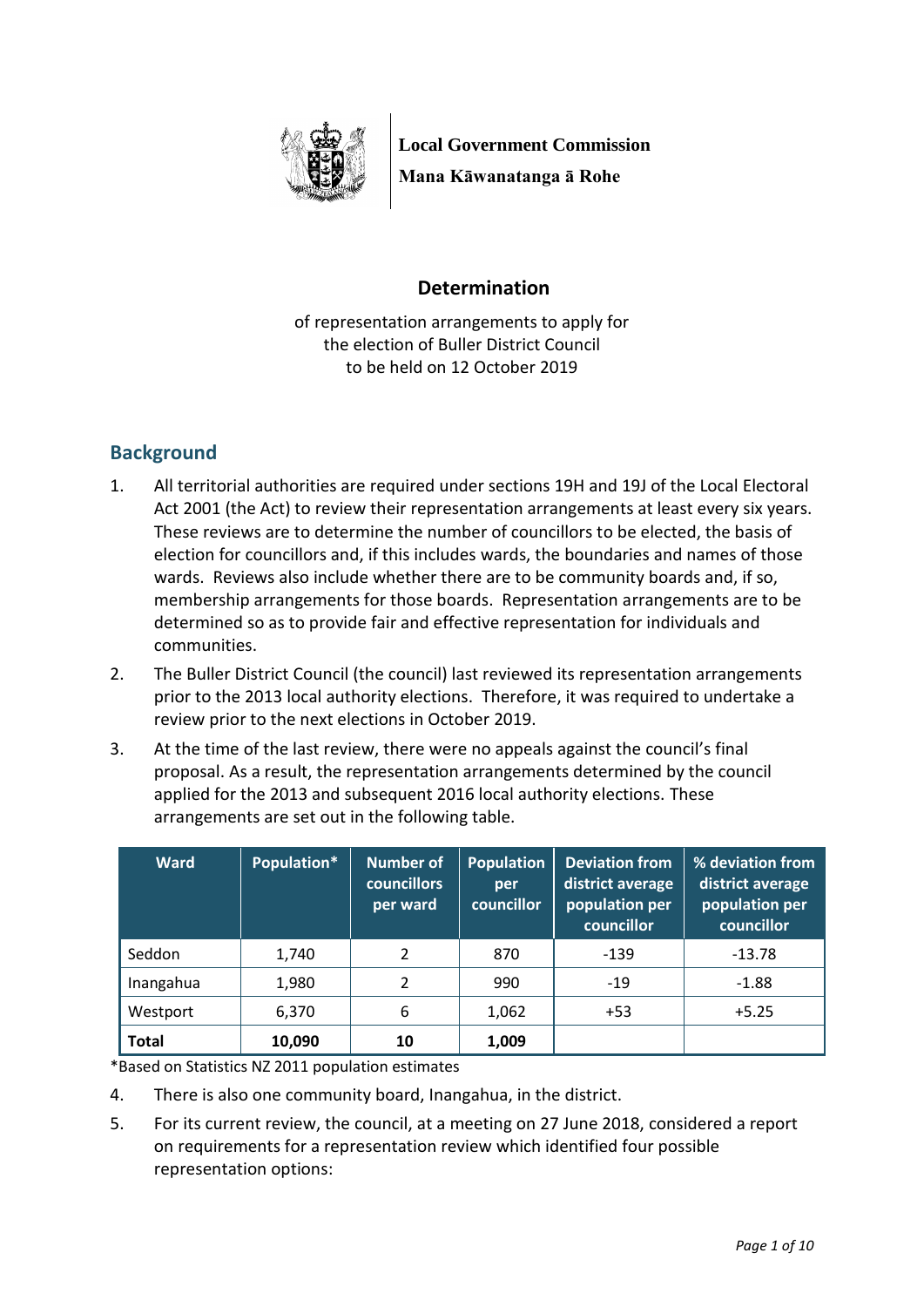- retention of existing arrangements
- introduction of a separate ward for the Karamea area
- introduction of a separate ward for the Punakaiki-Charleston area
- creation of Karamea and Punakaiki community boards.
- 6. At a meeting on 18 July 2018, the council adopted its initial representation proposal. This was for a council comprising the mayor and ten councillors elected from four wards as set out in the following table.

| <b>Ward</b>  | Population* | <b>Number of</b><br><b>councillors</b><br>per ward | <b>Population</b><br>per<br>councillor | <b>Deviation from</b><br>district average<br>population per<br>councillor | % deviation from<br>district average<br>population per<br>councillor |
|--------------|-------------|----------------------------------------------------|----------------------------------------|---------------------------------------------------------------------------|----------------------------------------------------------------------|
| Seddon       | 1,670       | 2                                                  | 835                                    | $-179$                                                                    | $-17.65$                                                             |
| Inangahua    | 1,970       | 2                                                  | 985                                    | $-29$                                                                     | $-2.86$                                                              |
| Westport     | 5,580       | 5                                                  | 1,116                                  | $+102$                                                                    | $+10.06$                                                             |
| Paparoa      | 920         | 1                                                  | 920                                    | $-94$                                                                     | $-9.72$                                                              |
| <b>Total</b> | 10,140      | 10                                                 | 1,014                                  |                                                                           |                                                                      |

\*Based on Statistics NZ 2017 population estimate

- 7. The proposal was also for retention of the Inangahua Community Board with its same membership.
- 8. The council notified its initial proposal on 31 July 2018 and called for submissions by 31 August 2018.
- 9. The council received 48 submissions with 20 supporting the proposal and 28 opposing the proposal.
- 10. At a meeting on 9 October 2018, the council, after considering the submissions, resolved to adopt existing representation arrangements, that is a council comprising the mayor and 10 councillors elected from three wards, as its final representation proposal. The proposal was also for retention of Inangahua Community Board.
- 11. The proposed ward arrangements are set out in the following table.

| <b>Ward</b>  | Population* | <b>Number of</b><br><b>councillors</b><br>per ward | <b>Population</b><br>per<br>councillor | <b>Deviation from</b><br>district average<br>population per<br>councillor | % deviation from<br>district average<br>population per<br>councillor |
|--------------|-------------|----------------------------------------------------|----------------------------------------|---------------------------------------------------------------------------|----------------------------------------------------------------------|
| Seddon       | 1,670       | 2                                                  | 835                                    | $-179$                                                                    | $-17.65$                                                             |
| Inangahua    | 1,970       | 2                                                  | 985                                    | $-29$                                                                     | $-2.86$                                                              |
| Westport     | 6,500       | 6                                                  | 1,083                                  | $+69$                                                                     | $+6.84$                                                              |
| <b>Total</b> | 10,140      | 10                                                 | 1,014                                  |                                                                           |                                                                      |

\*Based on Statistics NZ 2011 population estimates

12. The final representation proposal was notified on 2 October 2018 and appeals/ objections invited by 2 November 2018. One appeal against the council's final proposal was received.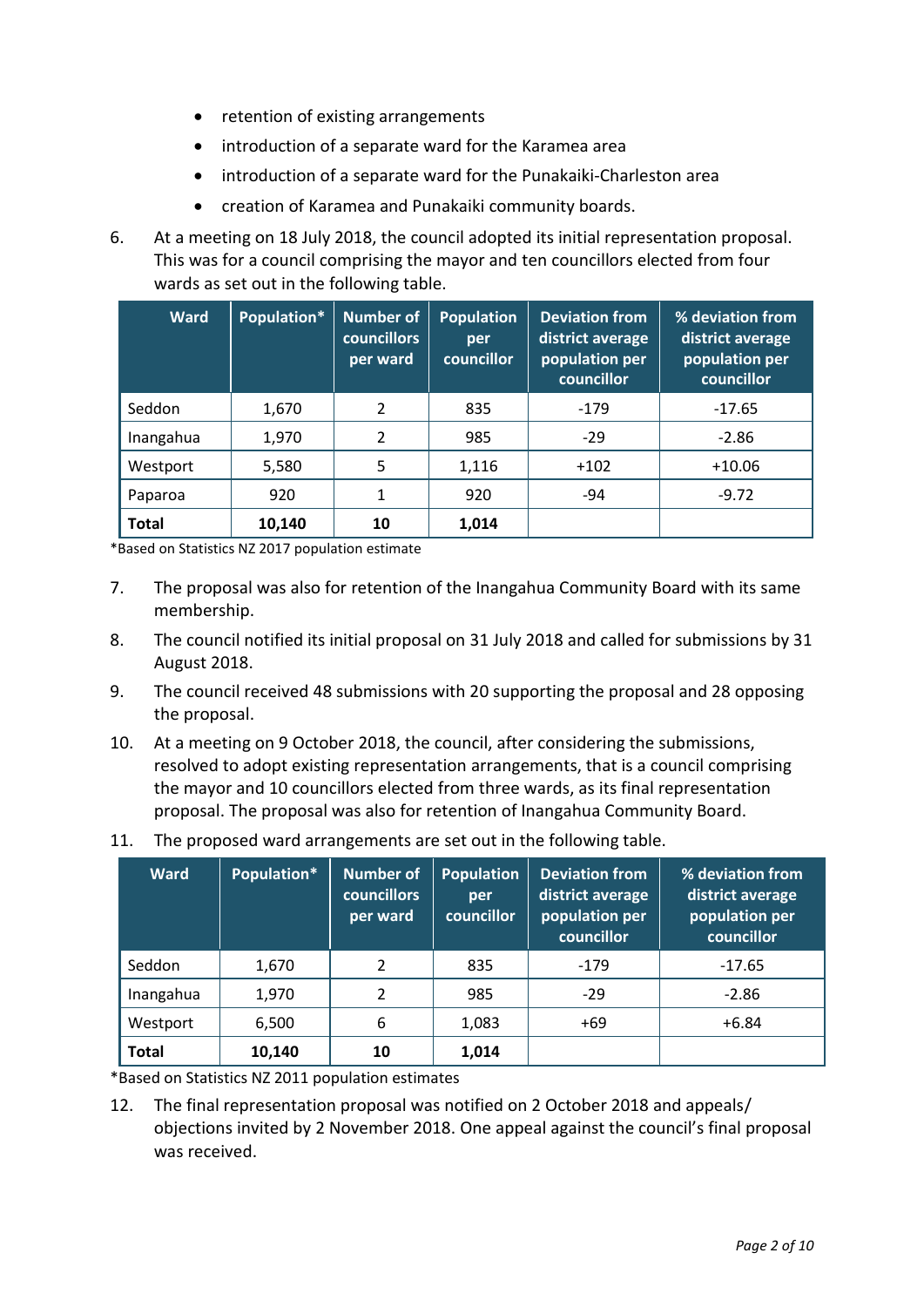## **Appeal against the council's final proposal**

13. An appeal against the council's final proposal was received from Andrew Beaumont, supported by a petition signed by 51 people, seeking establishment of a revised new Paparoa ward.

#### *Hearing of appeals*

- 14. The Commission met with the council and the appellant Andrew Beaumont supported by Richard Arlidge and Ross Smith at a hearing held in Westport on 20 March 2019.
- 15. The council was represented by deputy mayor Graeme Neylon and chief executive Sharon Mason.

#### *Matters raised at hearing and in appeals*

#### *Buller District Council*

- 16. The deputy mayor referred to the approach the council had received from the Punakaiki community that led to the council proposing a new Paparoa ward in its initial representation proposal. The proposed new ward was for that part of Westport Ward south of the Buller River with the exception of Carters Beach. He said the council was not unanimous in deciding its initial proposal.
- 17. Mr Neylon said more of the submissions on the council's initial proposal were opposed to the proposal than supported it, with many submitters describing their connections to Westport and their preference to vote for six councillors rather than one. The proposal also excluded some people from Westport Ward who were closer to Westport than people in Carters Beach.
- 18. After considering the submissions, the council considered the proposed ward would not work and resolved accordingly to retain existing representation arrangements as its final representation proposal.
- 19. Mr Neylon referred to the revised proposal now being submitted by the appellants which reduced the population of a new Paparoa ward to a third of that proposed by the council. He noted this was a long way outside the fair representation requirements of the Act. He and the chief executive also described other informal initiatives being taken by the council to engage with Punakaiki and other communities of a similar size in the district.
- 20. In relation to community boards, Mr Neylon outlined his long experience on the Inangahua Community Board and how the board sometimes struggled to get enough candidates to hold an election. The board now held meetings two-monthly and if it wasn't for his chairman's report there would often not be enough business for these meetings. This lack of enthusiasm for community boards had also led the council not to propose any new boards including for Punakaiki.
- 21. On the boundary between the Seddon and Westport wards, Mr Neylon said while it might be described as arbitrary, the perceptions of people in Seddon Ward relating to their area were different to those in Westport and this was unlikely to change.

### *Appellants: Andrew Beaumont & Richard Arlidge*

22. Mr Arlidge began by playing recorded messages from Marie Elder from Punakaiki and Kerry-Jane Wilson from Charleston in support of the proposed Paparoa ward.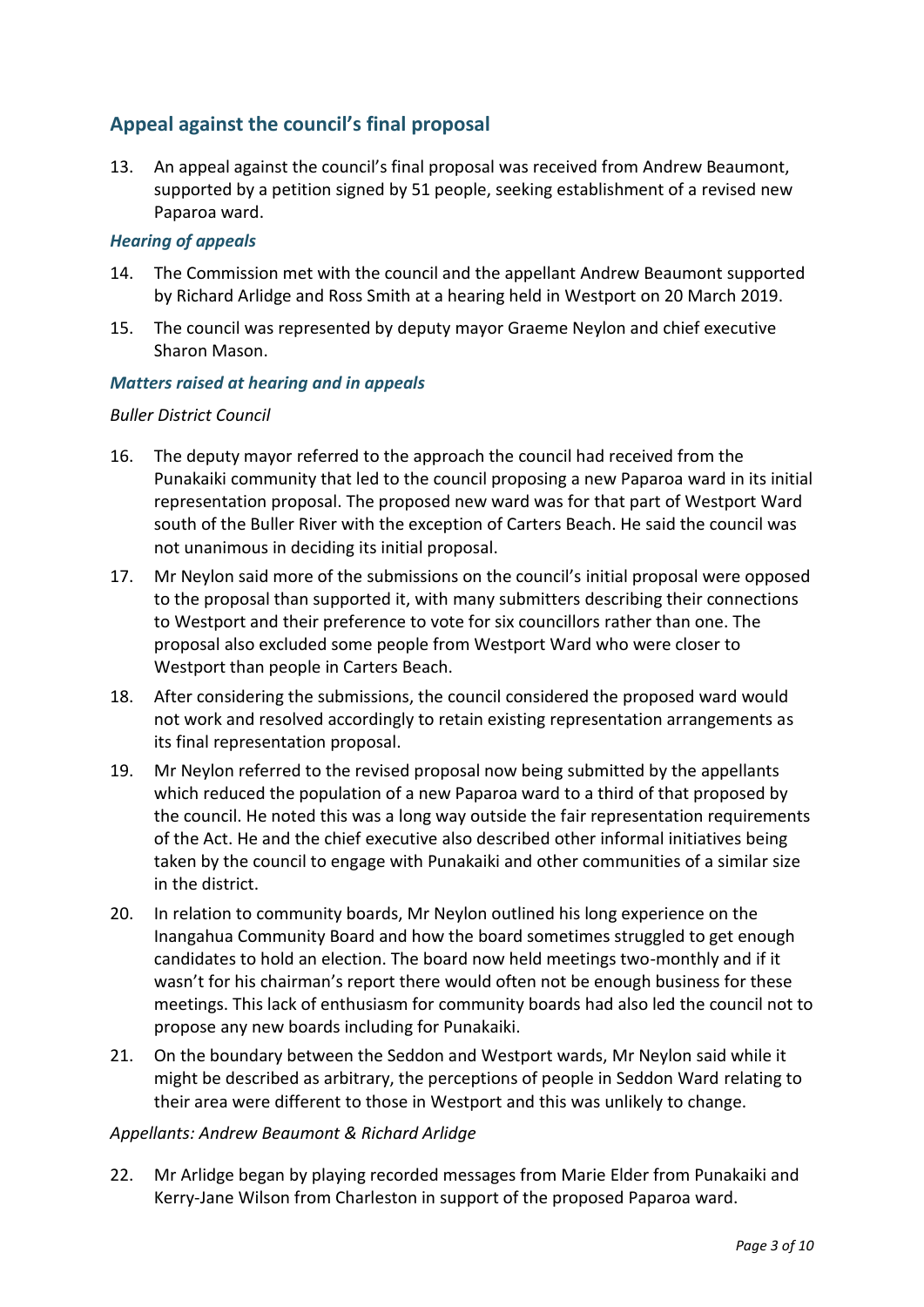- 23. The appellants outlined their concerns with present arrangements and the services provided by the council. These covered issues such as the local water supply and on which the appellants questioned the data the council had on numbers of users as the basis for its decisions, also seawalls and resource consent processes. All these issues demonstrated the need for the area to have a local representative to sit at the council table. Mr Arlidge said the Punakaiki-Charleston area also had a different demographic from Westport.
- 24. Mr Beaumont referred to the level of growth in the area and the range of activities throughout the whole coast road area. Tourism was increasing and the amount of traffic in the peak summer period put real pressure on local services. This highlighted differences between the usually resident population as used by the council for its decision-making, and actual numbers of tourists and other visitors in peak times. He said the area really needed a local representative who knew what was going on 'on the ground'.
- 25. Mr Smith from Fox River spoke of his experiences with the council and other agencies as local issues seemed to be becoming more intense, while local representation was getting less and less, but was needed more and more.

## **Matters for determination by the Commission**

- 26. Section 19R of the Act makes it clear that the Commission, in addition to consideration of the appeals and objections against a council's final representation proposal, is required to determine, in the case of a territorial authority, all the matters set out in sections 19H and 19J which relate to the representation arrangements for territorial authorities. This interpretation was reinforced by a 2004 High Court decision which found that the Commission's role is not merely supervisory of a local authority's representation arrangements decision. The Commission is required to form its own view on all the matters which are in scope of the review.
- 27. Given this requirement, any concerns expressed by appellants/objectors relating to the council's review process are not matters that the Commission needs to address. We may, however, comment on a council's process if we believe it would be of assistance to the council in a future review.
- 28. The matters in scope of the review are:
	- whether the council is to be elected from wards, the district as a whole, or a mix of the two
	- the number of councillors
	- if there are to be wards, the area, boundaries and names of wards and the number of councillors to be elected from each ward
	- whether there are to be community boards
	- if there are to be community boards, the area, boundaries and names of their communities, and the membership arrangements for each board.

#### *Key considerations*

- 29. Based on legislative requirements, the Commission's *Guidelines for local authorities undertaking representation reviews* identify the following three key factors when considering representation proposals:
	- communities of interest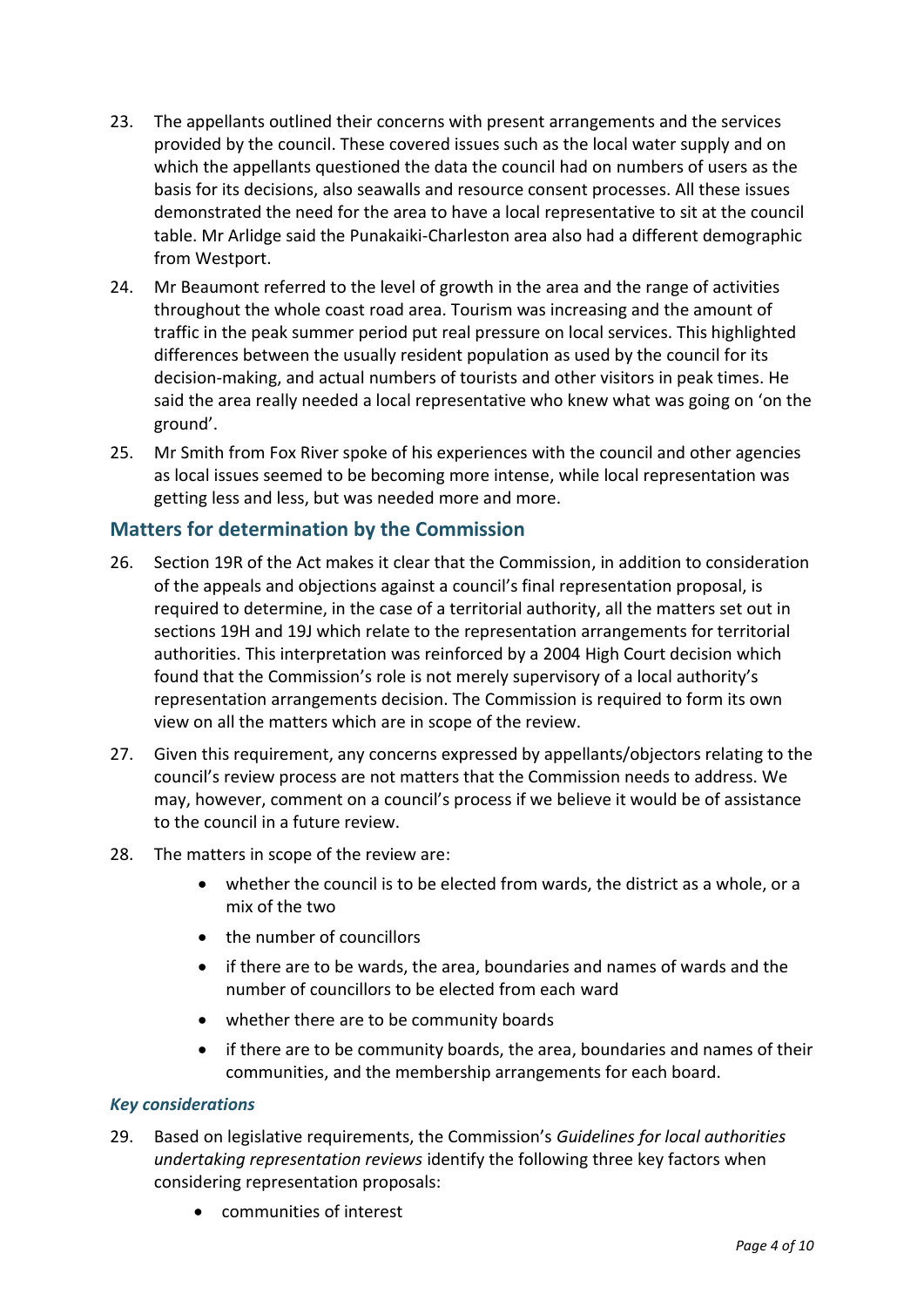- effective representation of communities of interest
- fair representation for electors.

#### *Communities of interest*

- 30. The Guidelines identify three dimensions for recognising communities of interest:
	- *perceptual:* a sense of identity and belonging to a defined area or locality as a result of factors such as distinctive geographical features, local history, demographics, economic and social activities
	- *functional:* ability of the area to meet the needs of communities for services such as local schools, shopping areas, community and recreational facilities, employment, transport and communication links
	- *political:* ability to represent the interests of local communities which includes non-council structures such as for local iwi and hapū, residents and ratepayer associations and the range of special interest groups.
- 31. We note that in many cases councils, communities and individuals tend to focus on the perceptual dimension of communities of interest. That is, they focus on what intuitively they 'feel' are existing communities of interest. While this is a legitimate view, more evidence may be required to back this up. It needs to be appreciated that the other dimensions, particularly the functional one, are important and that they can also reinforce the 'sense' of identity with an area. In other words, all three dimensions are important but should not be seen as independent of each other.
- 32. In addition to evidence demonstrating existing communities of interest, evidence also needs to be provided of *differences* between neighbouring communities i.e. that they may have "few commonalities". This could include the demographic characteristics of an area (e.g. age, ethnicity, deprivation profiles) and how these differ between areas, and evidence of how different communities rely on different services and facilities.
- 33. In the case of Buller District, the district was established in 1989 with amalgamation of the then Westport Borough, Buller County and Inangahua County. At that time the then Local Government Commission identified three distinct groupings of communities of interest being those that: exist in Granity and Ngakawau and north to Karamea; lie in the vicinity of Westport; and identify with the township of Reefton. It established the wards of Seddon, Westport and Inangahua respectively for these three groupings. These three groupings have remained in place since 1989.

#### *Effective representation of communities of interest*

- 34. Section 19T of the Act requires the Commission to ensure that:
	- the election of members of the council, in one of the ways specified in section 19H (i.e. at large, wards, or a mix of both) will provide effective representation of communities of interest within the city
	- ward boundaries coincide with the boundaries of the current statistical meshblock areas determined by Statistics New Zealand and used for parliamentary electoral purposes
	- so far as is practicable, ward boundaries coincide with community boundaries (where they exist).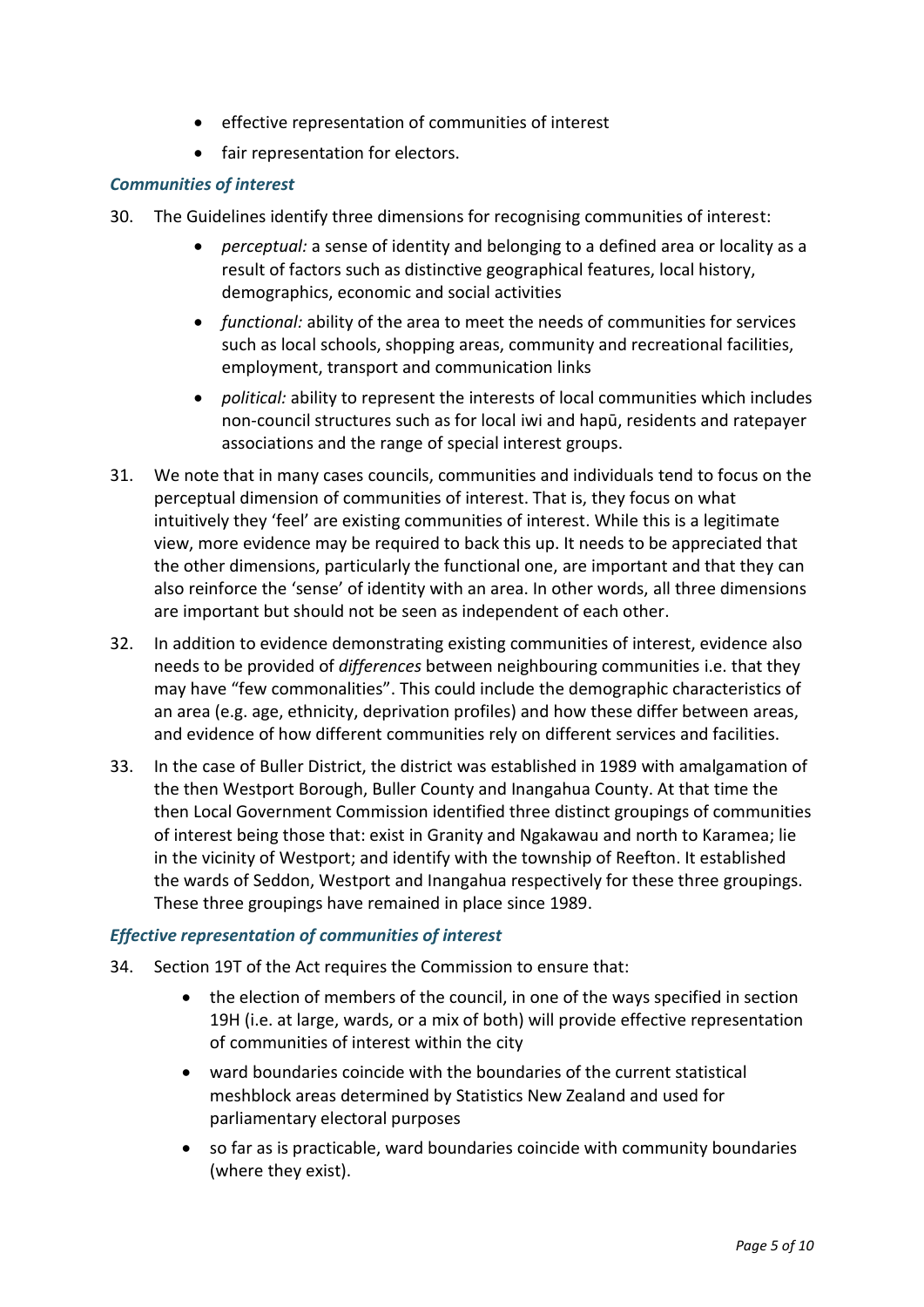- 35. 'Effective representation' is not defined in the Act, but the Commission sees this as requiring consideration of factors including the appropriate total number of elected members and the appropriate basis of election of members for the district concerned (at large, wards, or a mix of both).
- 36. Section 19A of the Act provides that a territorial authority shall consist of between 5 and 29 members, excluding the mayor. Buller District Council comprised a mayor and 11 councillors on its constitution in 1989 and until the 2007 elections when this number was reduced to the current ten councillors as a result of a determination by the Local Government Commission. This number is in line with other councils of a similar size.
- 37. The Commission's Guidelines note the following factors need to be considered when determining effective representation:
	- avoiding arrangements that may create barriers to participation, such as at elections by not recognising residents' familiarity and identity with an area
	- not splitting recognised communities of interest between electoral subdivisions
	- not grouping together two or more communities of interest that share few commonalities of interest
	- accessibility, size and configuration of an area including access to elected members and vice versa.
- 38. As noted, the current three wards were established when the district was constituted in 1989 and remain in place today. As a result, the wards are familiar to residents who are likely to identify reasonably closely with them.
- 39. This is particularly the case in respect of Inangahua Ward which reflects a geographically distinct community of interest based on the town of Reefton. This was first recognised by the Local Government Commission when it constituted Buller District in 1989. As part of its constitution, a community board was established covering Inangahua Ward and a service centre was established in Reefton.
- 40. In 2007, the Commission described this area as "different from the other two areas, being inland and surrounded by mountain ranges with access to the rest of the district only via state highway 6 through the lower Buller Gorge". The Commission also noted that some residents of the ward were more likely to use particular services in Greymouth (in neighbouring Grey District) than in Westport.
- 41. The other two wards (Seddon and Westport) have some commonalities being more coastal in nature with residents using Westport as the main service town. In 2007 the Commission described the boundary between these two wards as "somewhat arbitrary". This was reflected in the observation that the townships of Hector, Ngakawau and Granity and their surrounding areas (in the southern part of the Seddon Ward) comprised approximately fifty per cent of the ward's population with their residents having easy access and travelling regularly to Westport, within an approximate 35 minutes' drive, for services. This is in contrast with Karamea which is a 90-minute drive from Westport, with residents north of Karamea Bluff likely to use services and facilities in Karamea and with travel to Westport less frequent.
- 42. While the boundary between the two wards may be "somewhat arbitrary", clearly the further you travel north from Westport the more distinct the northern area becomes.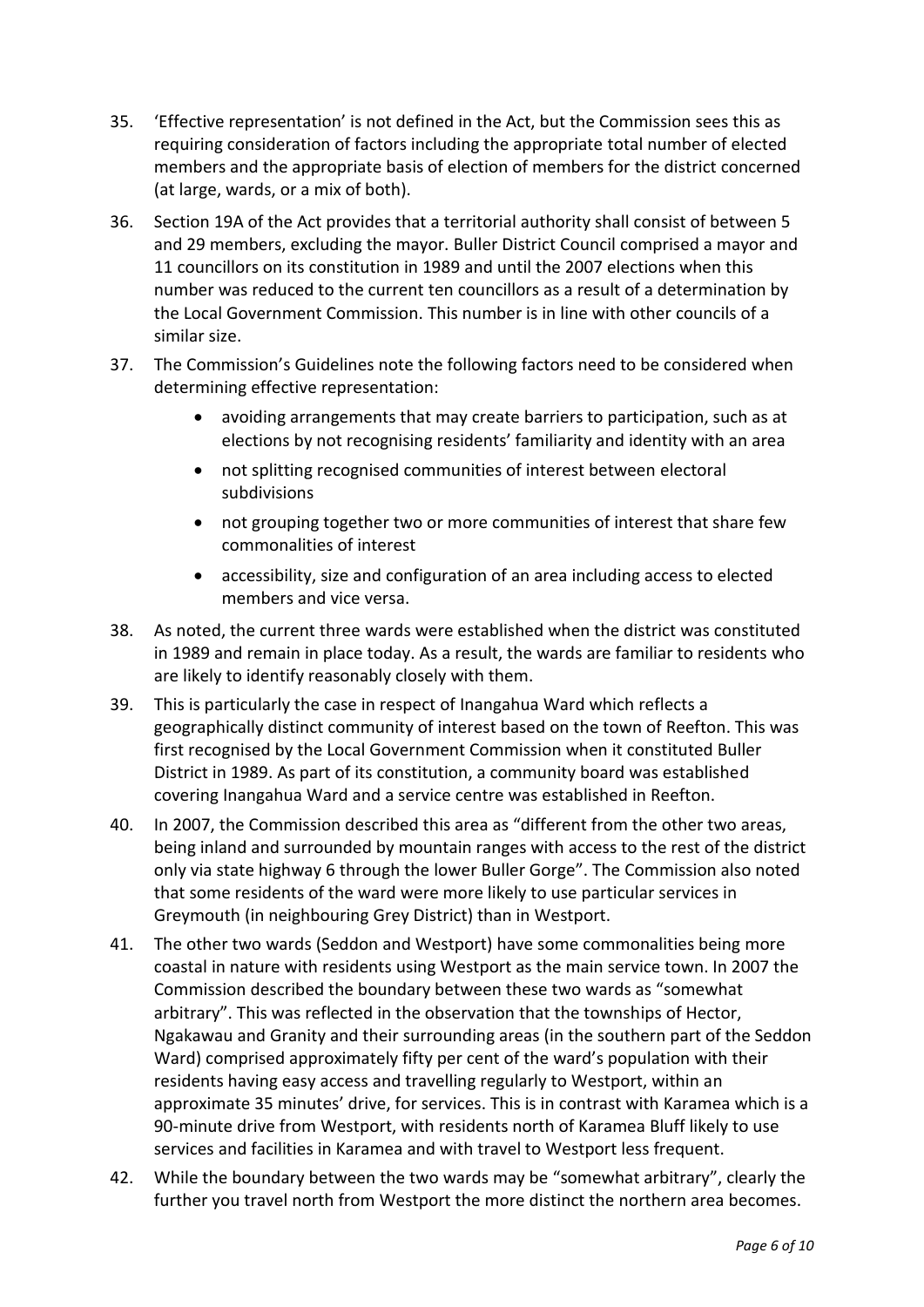Given the longevity of these ward arrangements, we assume they are familiar to residents and that residents identify reasonably closely with their ward. The deputy mayor confirmed this to us by saying the perceptions of the residents of Westport and Seddon wards in relation to their own area, are quite different.

43. In summary, we believe the current ward arrangements in the district may be seen to assist achievement of effective representation for the communities of interest concerned. We address the suggestion of a new southern ward next.

#### *Fair representation for electors*

- 44. For the purposes of fair representation for the electors of a district, section 19V(2) of the Act requires that the population of each ward divided by the number of members to be elected by that ward must produce a figure no more than 10 per cent greater or smaller than the population of the district divided by the total number of members (the '+/-10% rule').
- 45. However, section 19V(3)(a) makes it clear that if a territorial authority or the Commission considers that one or more of the following apply, wards may be defined and membership distributed between them in a way that does not comply with the '+/-10% rule':
	- a) non-compliance is required for effective representation of communities of interest within island communities or isolated communities situated within the district of the territorial authority
	- b) compliance would limit effective representation of communities of interest by dividing a community of interest between wards
	- c) compliance would limit effective representation of communities of interest by uniting within a ward, two or more communities with few commonalities of interest.
- 46. In the council's final proposal two wards (Inangahua and Westport) comply with the rule and one (Seddon) does not. In addition, the revised Paparoa ward being promoted by the appellants would also not comply with the '+/-10% rule'.
- 47. We believe to extend Seddon Ward southward toward Westport, with a view to it complying with the '+/-10% rule', is likely to result in the boundary between these two wards being seen as even more arbitrary than it has been described at present. This is because it would require the transfer of people with a closer identification and affinity with the Westport urban area to the rurally focussed Seddon Ward.
- 48. One ground for non-compliance is that it is necessary for effective representation of isolated communities. We heard from the council there is a case that can be argued that the Karamea area in the northern area of Seddon Ward is an isolated community. We note that a further ground for non-compliance is that it is necessary for effective representation so as to avoid either splitting communities of interest between wards or grouping together communities of interest with few commonalities.
- 49. We believe that latter grounds i.e. not splitting communities of interest, namely the Westport community of interest, and not grouping communities with few commonalities, those of urban Westport with those of the rural Seddon Ward, are the most appropriate grounds for the non-compliance of Seddon Ward with the '+/-10% rule'. We determine accordingly to endorse the council's decision in respect of Seddon Ward.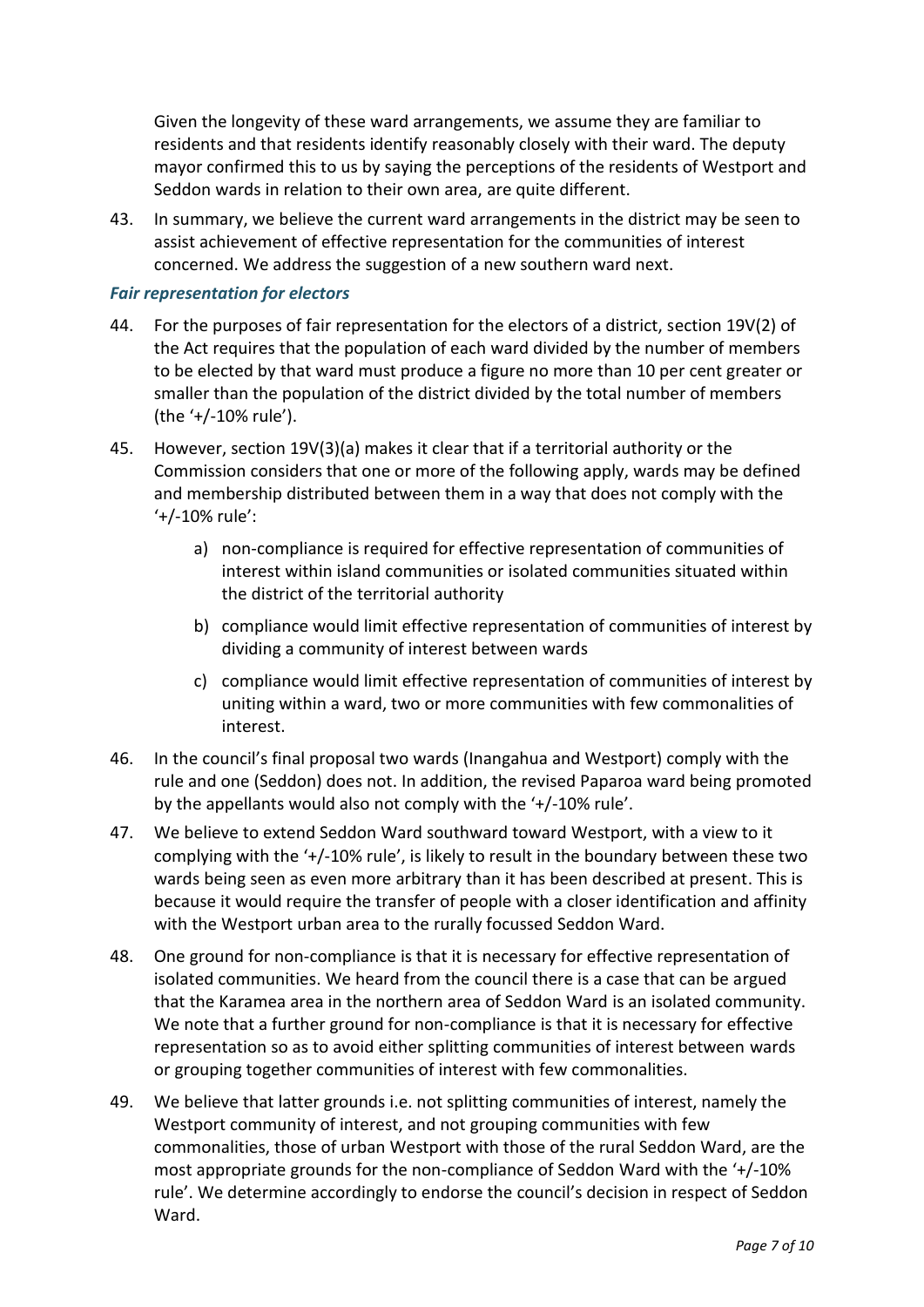- 50. We turn now to the appellants' suggestion of establishing a revised Paparoa ward for an area of Westport Ward south of a line between Mountain Creek and Okari River with an estimated population of 310. This population is based on the usually resident population (2017 population estimates) which we and the council are required to use. It is well short of the average population per councillor used to apply the '+/-10% rule' of 1,014.
- 51. We acknowledge concerns raised by the appellants and their supporters arising in large part as a result of increased tourism, development and other activities at Punakaiki and its environs. However, we do not consider a ward with an estimated resident population of just 310 people can be supported given the statutory criteria for fair representation including the grounds for non-compliance. While actual numbers of people at any one time may be considerably higher than this, particularly in the peak summer period, we are bound by legislation to use usually resident population figures to calculate fair representation. We therefore must reject the appeal.
- 52. We encourage the appellants and their supporters to engage further with the council with their concerns with a view to identifying other mechanisms for ongoing consultation and providing input into council decision-making. We note the only such mechanism within the scope of a representation review is the establishment of a community board. However, as noted there was not a lot of enthusiasm from either the appellants or the council for establishment of further community boards in the district including in the Punakaiki-Charleston area. However, we encourage the concerned parties to maintain dialogue with a view to identifying mutually agreed arrangements to address issues of concern.

#### *Communities and community boards*

- 53. Section 19J of the Act requires every territorial authority, as part of its review of representation arrangements, to determine whether there should be community boards in the district and, if so, the nature of those communities and the structure of the community boards. The territorial authority must make this determination in light of the principle in section 4 of the Act relating to fair and effective representation for individuals and communities.
- 54. The particular matters the territorial authority, and where appropriate the Commission, must determine include the number of boards to be constituted, their names and boundaries, the number of elected and appointed members, and whether the boards are to be subdivided for electoral purposes. Section 19W also requires regard to be given to such of the criteria as apply to reorganisation proposals under the Local Government Act 2002 as is considered appropriate. The Commission sees two of these criteria as particularly relevant for the consideration of proposals relating to community boards as part of a representation review:
	- Will a community board have an area that is appropriate for the efficient and effective performance of its role?
	- Will the community contain a sufficiently distinct community or communities of interest?
- 55. An Inangahua Community Board was established when Buller District was constituted in 1989 and the council is proposing this board remains in place with its current membership. We endorse this aspect of the council's proposal.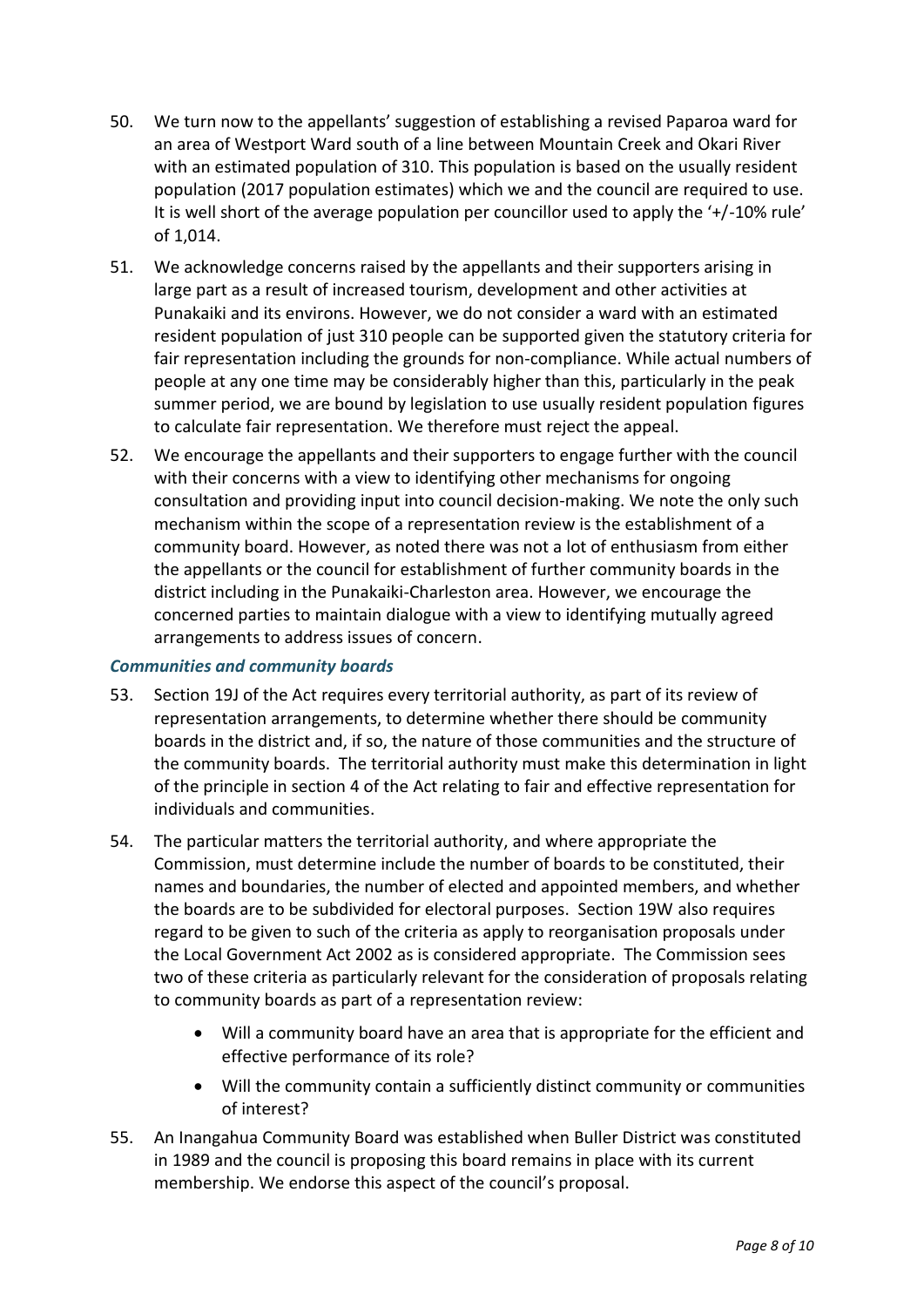56. As noted, the council did identify the options of establishing further community boards in Karamea and/or Punakaiki in the early stages of the review, it did not proceed with either of these options. While there was a lack of enthusiasm expressed at the hearing for community boards, they do remain options for consideration for the council and local communities.

## **Commission's determination**

- 57. Under section 19R of the Local Electoral Act 2001, the Commission determines that for the general election of Buller District Council to be held on 12 October 2019, the following representation arrangements will apply:
	- 1. Buller District, as delineated on SO Plan 11451 deposited with Land Information New Zealand, will be divided into three wards.
	- 2. Those three wards will be:
		- a) Seddon Ward, comprising the area delineated on SO Plan 14452 deposited with Land Information New Zealand
		- b) Inangahua Ward, comprising the area delineated on SO Plan 14454 deposited with Land Information New Zealand
		- c) Westport Ward, comprising the area delineated on SO Plan 14453 deposited with Land Information New Zealand.
	- 3. The council will comprise the mayor and 10 councillors elected as follows:
		- a) 2 councillors elected by the electors of Seddon Ward
		- b) 2 councillors elected by the electors of Inangahua Ward
		- c) 6 councillors elected by the electors of Westport Ward.
	- 4. There will be an Inangahua Community, comprising the area of Inangahua Ward.
	- 5. The Inangahua Community Board will comprise four elected members and two members appointed by the council representing Inangahua Ward.
- 58. As required by sections 19T(b) and 19W(c) of the Local Electoral Act 2001, the boundaries of the above wards and community coincide with the boundaries of current statistical meshblock areas determined by Statistics New Zealand and used for parliamentary electoral purposes.